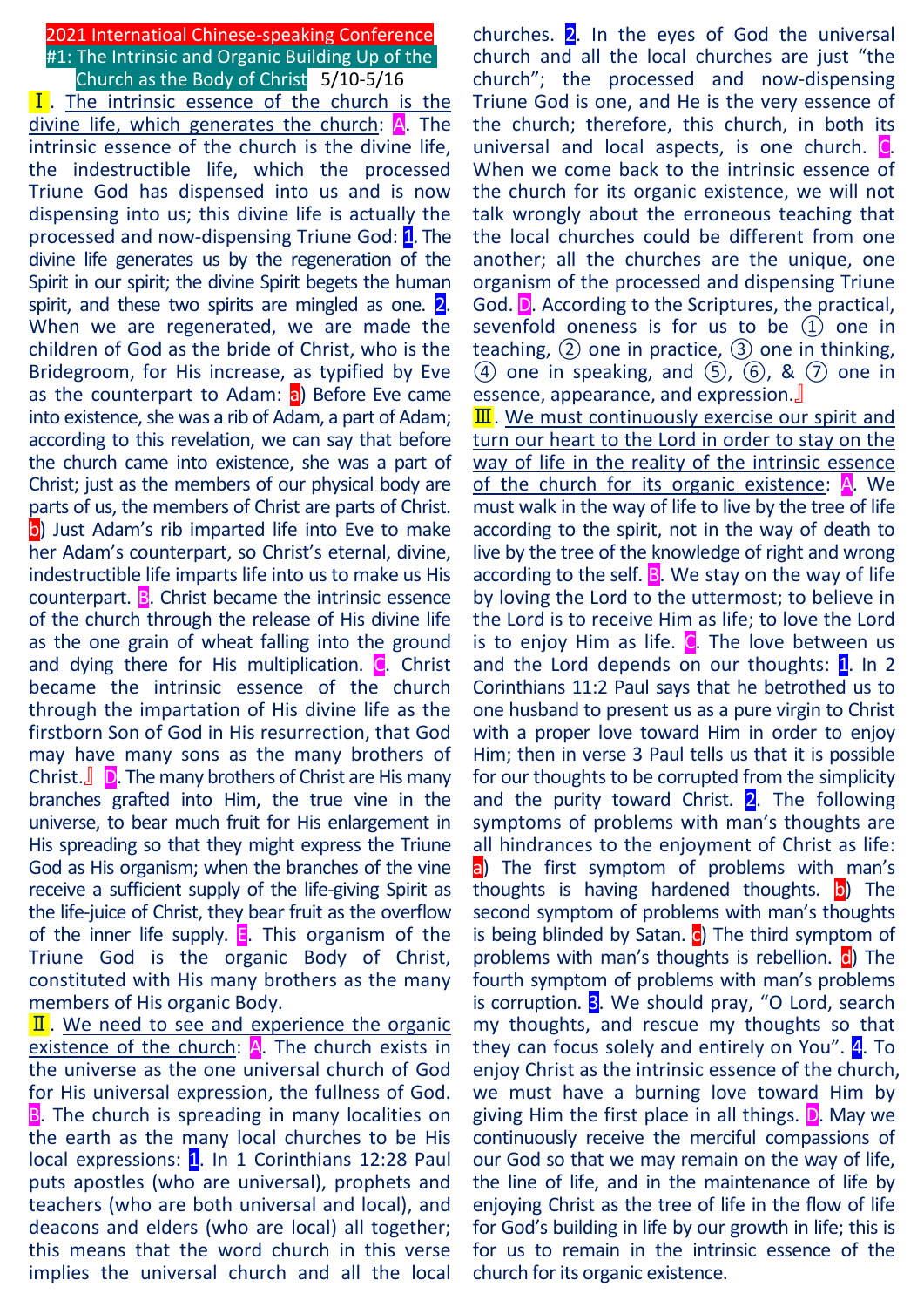# CP1:It is no longer old me who live, but Christ lives in new me. This is the core of God's economy

OL1:The intrinsic essence of the church is the divine life, which generates the church. 1 John 1:2 ... The life was manifested, and we have seen and testify and report to you the eternal life, which was with the Father and was manifested to us. 5:1 Everyone who believes that Jesus is the Christ has been begotten of God, and everyone who loves Him who has begotten loves him also who has been begotten of Him.

Because He is the dispensing God, He is able to regenerate us, and this regenerating life is the divine life….The divine life is the dispensing God, who is the very essence of the church….We Christians love one another because we have the same essence. It does not matter whether we are American, European, Chinese, Japanese, Korean, white, black, yellow, brown, or red. As long as we are real Christians, we have a loving essence within us. When we turn away from this intrinsic essence to touch other things, we begin to fight one another…. In order to solve the problems between Christians, we must come to the intrinsic matters of the church: first, the intrinsic essence; second, the intrinsic growth; third, the intrinsic building up; and fourth, the intrinsic fellowship.

The intrinsic essence of the church is the divine life that the processed Triune God has dispensed and is now dispensing into us. The divine life generates us by the regeneration of the Spirit in our spirit. The divine Spirit begets the human spirit. How wonderful it is that these two spirits are mingled as one!

**OL2**: When we are regenerated, we are made the children of God as the bride of Christ, who is the Bridegroom, for His increase, as typified by Eve as the counterpart to Adam. Gen. 2:22 And Jehovah God built the rib, which He had taken from the man, into a woman and brought her to the man. John 1:12 But as many as received Him, to them He gave the authority to become children of God, to those who believe into His name. 13 Who were begotten not of blood, nor of the will of the flesh, nor of the will of man, but of God. 3:29-30 He who has the bride is the bridegroom....He must increase, but I must decrease. When we are regenerated, we are made the children of God as the bride of Christ, who is the Bridegroom, for His increase, as typified by Eve as the counterpart to Adam. Regeneration makes the believers the children of God.

Individually, we are children of God, but corporately we are one entity, the bride of Christ. In the first part of John 3 the Lord Jesus spoke concerning regeneration. Later in the same chapter John the Baptist referred to the regenerated ones in totality as the one bride of Christ….When the Lord Jesus was put to death,… He did not remain in death; He resurrected. In His resurrection He brought many saved ones with Him and brought them forth to become parts of Him. When all these parts are put together, they become a bride as His counterpart.

# Application to New ones, Youth and College Students

When you believed and were baptized, you were saved and born with the life of God. Because of this life, you have become a child of God, a brother in Christ, a member of the family of God, and a member of the Body of Christ. You can boast in the Lord that you have this eternal life of God and pray, "Hallelujah! I have the eternal life of God, the divine life. I was begotten not of a good family, nor of the will of corrupted flesh, nor of the will of man, but of God".

Secondly, you have the responsibility to enjoy and grow this life every day. In order to fulfill your responsibility, you should  $(1)$  pray-read the word of God for every morning revival,  $(2)$  fellowship with the Lord in prayers,  $(3)$  have open and intimate fellowship with the brothers and sisters,  $(4)$  participate in the Lord's Table,  $(5)$ crucify the old man so that Christ may live inside. Gal. 2:20 I am crucified with Christ; and it is no longer I who live, but it is Christ who lives in me; and the life which I now live in the flesh I live in faith, the faith of the Son of God, who loved me and gave Himself up for me. While  $(1)$  to  $(4)$  is the outward practical practices,  $(5)$ is the intrinsic core of God's economy. No matter what you are doing, you must reach the intrinsic experience of "it is no longer I who live, but Christ who lives in me." This, is the focus of God's New Testament economy. By doing this, you can grow into Christ, the Head, and function as a member of the Body of Christ and be coordinated with fellow members.

Brother's testimony: Before I got saved, while I was in junior and senior high school, I was troubled by my mental weakness. Now that I think about it, Satan was attacking my nervous nature, and was intimidating me, bothering me, and making me weak. After enrolling into college and was saved, when I was in an Aikido competition (not in a match but a demonstration), I went to the bathroom and prayed the following, "Oh Lord Jesus, I have a nervous nature. Until now, even if I could do it in practice, I either failed or escaped when it came to the real thing. But now You are living in me. I don't think you are nervous. If You are not nervous, then I, who You live in, should not be nervous, either. Lord, I am serious. You live in me and do all things with me. It is no longer I who live, but Christ who lives in me." Each time after praying like this, there was a new me, completely different from the old me, I was freed from tension, impatience, and anxiety, and a focused new me. As I realized later, my subjective experience of "the indwelling of Christ" is the intrinsic core of God's economy. Immediately after such a subjective experience, the power to speak and preach the gospel at meetings emerged.

Prayer: Oh Lord Jesus, from the time I believed and received the Lord, the divine life has begun to live in me. Now, I have the responsibility of enjoying this life and letting it grow in me every day. For that I need to cooperate with the Lord in ①pray-read the word of God for every morning revival,  $(2)$  fellowship with the Lord in prayers, ③ have open and intimate fellowship with the brothers and sisters, ④ participate in the Lord's Table, ⑤ crucifying the old man so that Christ may live in me. May I live out Christ who is living in me. Amen!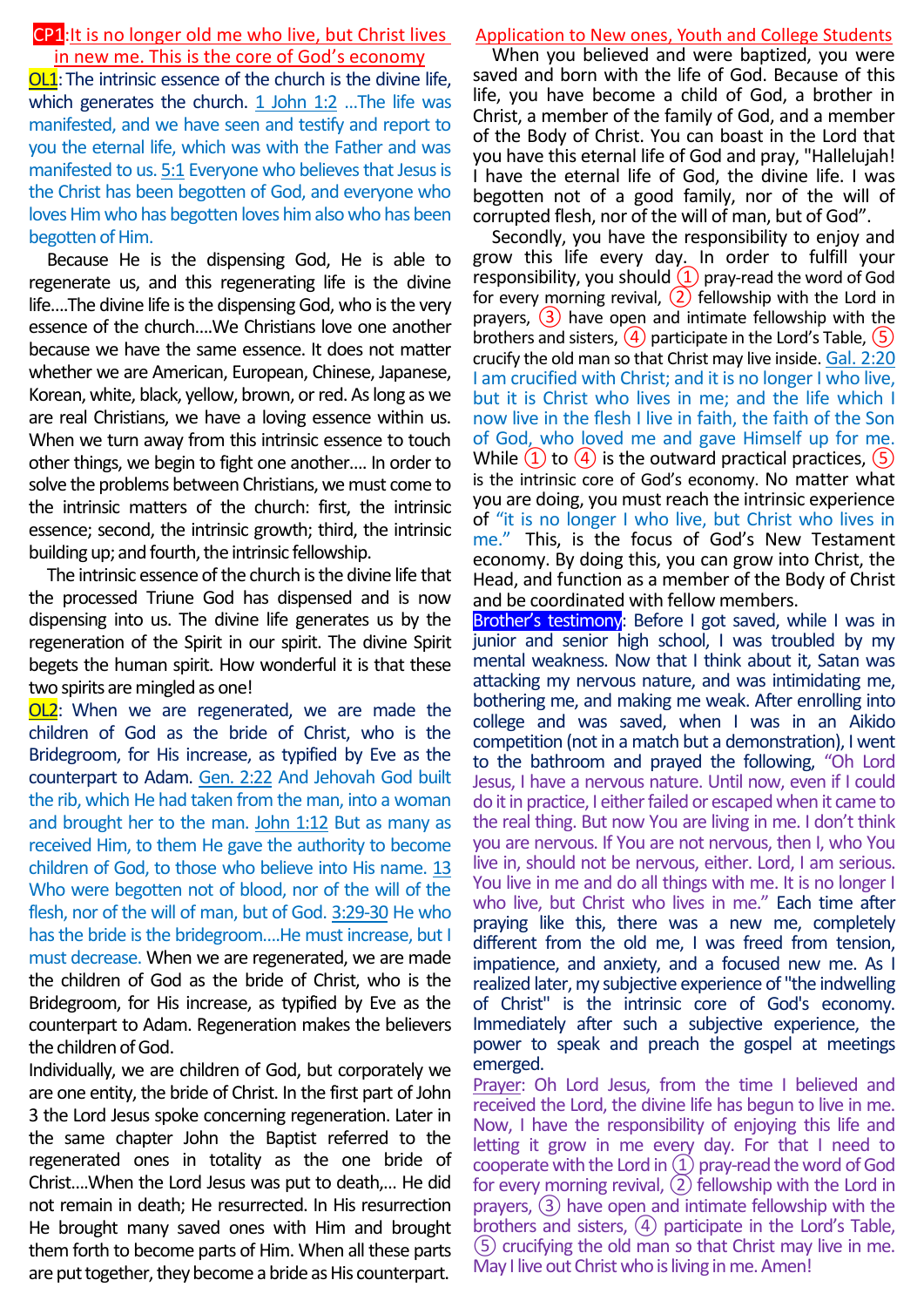CP2:Live in Christ as the true vine, receive the supply of the divine life, love one another and bear remaining fruit OL1: The many brothers of Christ are His many branches grafted into Him, the true vine in the universe, to bear much fruit for His enlargement in His spreading so that they might express the Triune God as His organism; when the branches of the vine receive a sufficient supply of the life-giving Spirit as the life-juice of Christ, they bear fruit as the overflow of the inner life supply.

John15:1 I am the true vine, and My Father is the husbandman. 4 Abide in Me and I in you. As the branch cannot bear fruit of itself unless it abides in the vine, so neither can you unless you abide in Me. 5 I am the vine; you are the branches. He who abides in Me and I in him, he bears much fruit; for apart from Me you can do nothing. OL2: This organism of the Triune God is the organic Body of Christ, constituted with His many brothers as the many members of His organic Body.

**OL3**: We need to see and experience the organic existence of the church. The church exists in the universe as the one universal church of God for His universal expression, the fullness of God. The church is spreading in many localities on the earth as the many local churches to be His local expressions.

OL4: In 1 Corinthians 12:28 Paul puts apostles (who are universal), prophets and teachers (who are both universal and local), and deacons and elders (who are local) all together; this means that the word church in this verse implies the universal church and all the local churches.

1Cor. 12:28 And God has placed some in the church: first apostles, second prophets, third teachers; then works of power, then gifts of healing, helps, administrations, various kinds of tongues.

OL5: In the eyes of God the universal church and all the local churches are just " the church"; the processed and now-dispensing Triune God is one, and He is the very essence of the church; therefore, this church, in both its universal and local aspects, is one church. When we come back to the intrinsic essence of the church for its organic existence, we will not talk wrongly about the erroneous teaching that the local churches could be different from one another; all the churches are the unique, one organism of the processed and dispensing Triune God.

OL6: According to the Scriptures, the practical, sevenfold oneness is for us to be  $\bigcirc$  one in teaching,  $(2)$  one in practice,  $(3)$  one in thinking,  $(4)$  one in speaking, and **5** one in essence, **6** appearance, and ⑦expression. Eph. 4:3-6 …Being diligent to keep the oneness of the Spirit in the uniting bond of peace: one Body and one Spirit, even as also you were called in one hope of your calling; one Lord, one faith, one baptism; one God and Father of all.

Application to business person/graduate students

Recognize that you are a branch grafted into Christ, the

true vine. The emphasis in John 15 is on  $\bigcirc$  the vision of the vine and its branches,  $(2)$  the branches need to live in the vine, ③ the branches need to love one another, and  $\bigoplus$  bearing fruit and the fruit should remain. John 15:1 I am the true vine, FN the true vine The true vine (the Son) with its branches (the believers in the Son) is the organism of the Triune God in God's economy. This organism grows with His riches and expresses His divine life.

16 You did not choose Me, but I chose you, and I set you that you should go forth and bear fruit and that your fruit should remain, that whatever you ask the Father in My name, He may give you. Set We were wild branches, and through faith we have been grafted into Christ. Here the Lord said that He set us. This fits the thought of grafting. go forth and bear fruit The fruit borne by going forth in this way does not denote the virtues of the fruit-bearer's character, such as the fruit of the Holy Spirit in the believer's living, mentioned in Gal. 5:22-23, but it denotes the believers produced by the fruit-bearer. Only the believers that we produce in the Lord are the tangible multiplication of Christ. The true vine in this chapter is related to the multiplication of Christ. **fruit should remain** After we go forth to produce believers in the Lord, we need to care for them. The best way is to set up meetings in their homes to cover and protect them that they may be cared for by being nourished and taught, and may become the remaining fruit, living in the branches of the true vine, that is, in the Body of Christ, to be Christ's increase. 17 These things I command you that you may love one another. love one another This is to love one another in the Lord's life, the divine life, in the Lord's love, and in His commission of fruit-bearing. Life is the source, love is the condition, and fruit-bearing is the goal.

Businesspersons and researchers should work diligently in the Lord and have testimony of the Lord in their work. In addition, they should go out regularly to preach the gospel, bring people to salvation, nourish new onesin home meetings, and bear remaining fruit.

In order to keep the oneness of the universal Body of Christ, we are to read the same morning nourishment as our brothers and sisters throughout the earth, to eat the same things, and to speak the same things. And for the reality of the Body of Christ, the churches (especially the neighboring churches) should be blended. Of course, there should be blending among the six districts of the church in Kobe.

Prayer: Oh Lord Jesus, I am a branch grafted into Christ, the true vine. The branches live in the vine, receive and enjoy abundant nourishment, and love one another. They become testimony by diligently working in the Lord at work and in graduate school. In addition, we need to go out regularly to preach the gospel, bring people to salvation, feed new ones at home meetings, and bear remaining fruit. This is the goal of the branches of the vine. Even though I am busy with work, I must bear the remaining fruit!